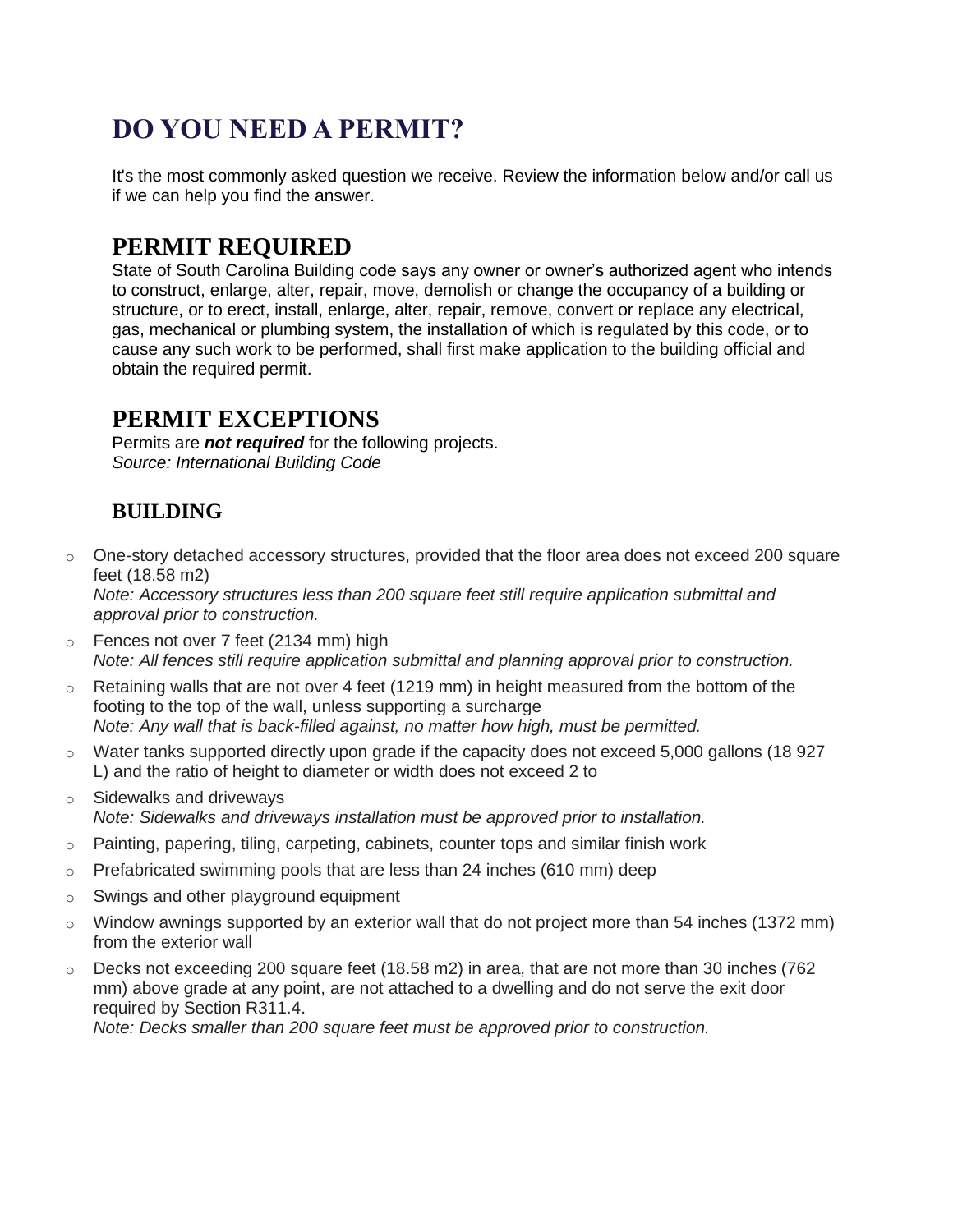#### **ELECTRICAL**

- o Listed cord-and-plug connected temporary decorative lighting
- $\circ$  Reinstallation of attachment plug receptacles but not the outlets therefor
- $\circ$  Replacement of branch circuit overcurrent devices of the required capacity in the same location
- o Electrical wiring, devices, appliances, apparatus or equipment operating at less than 25 volts and not capable of supplying more than 50 watts of energy
- o Minor repair work, including the replacement of lamps or the connection of approved portable electrical equipment to approved permanently installed receptacles

#### **GAS**

- o Portable heating, cooking or clothes drying appliances
- $\circ$  Replacement of any minor part that does not alter approval of equipment or make such equipment unsafe
- $\circ$  Portable-fuel-cell appliances that are not connected to a fixed piping system and are not interconnected to a power grid

#### **MECHANICAL**

- o Portable heating appliances
- o Portable ventilation appliances
- o Portable cooling units
- $\circ$  Steam, hot- or chilled-water piping within any heating or cooling equipment regulated by this code
- $\circ$  Replacement of any minor part that does not alter approval of equipment or make such equipment unsafe
- o Portable evaporative coolers
- $\circ$  Self-contained refrigeration systems containing 10 pounds (4.54 kg) or less of refrigerant or that are actuated by motors of 1 horsepower (746 W) or less
- $\circ$  Portable-fuel-cell appliances that are not connected to a fixed piping system and are not interconnected to a power grid

#### **PLUMBING**

- $\circ$  The stopping of leaks in drains, water, soil, waste or vent pipe; provided, however, that if any concealed trap, drainpipe, water, soil, waste or vent pipe becomes defective and it becomes necessary to remove and replace the same with new material, such work shall be considered as new work and a permit shall be obtained and inspection made as provided in this code
- $\circ$  The clearing of stoppages or the repairing of leaks in pipes, valves or fixtures, and the removal and reinstallation of water closets, provided such repairs do not involve or require the replacement or rearrangement of valves, pipes or fixtures